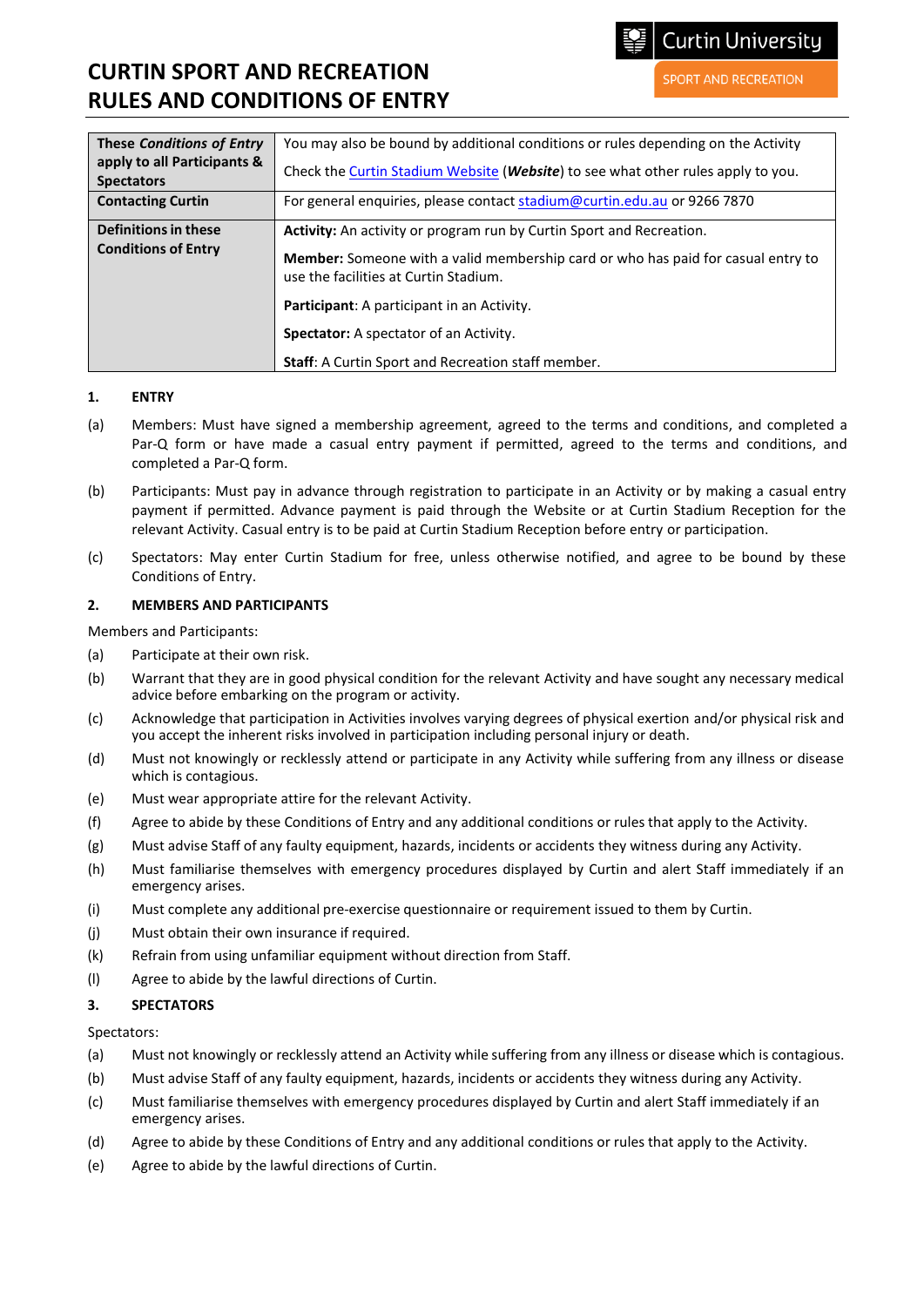## **CURTIN SPORT AND RECREATION RULES AND CONDITIONS OF ENTRY**

## **4. GYM REQUIREMENTS**

- Gym members and participants:
- (a) Must wear appropriate clothing and footwear at all times for example, no thongs, work boots or barefoot, no jeans.
- (b) Must bring a sweat towel to use during exercise and wipe down equipment with cleaning products provided before moving onto other equipment or leaving.
- (c) Are not permitted to bring any of the following items into the gym:
	- I. Bags
	- II. Unauthorised or unorthodox accessories or equipment (such as planks of wood)
	- III. Tobacco, food, chewing gum, glass bottles or cans
- (a) Are permitted to bring weight belts, wrist straps & other weightlifting accessories into the gym as these are not provided by Curtin.
- (b) Are advised to bring a water bottle.
- (c) Are responsible for personal belongings.
- (d) Are to act responsibly and have respect for equipment and the facilities at all times for example, are not to drop dumbbells or throw weights.
- (e) Are to only use equipment for its intended purpose and according to its design.
- (f) Must unload bars and machines, return weights to racks and return any other equipment you have moved back to its designated area after use.
- (g) Must use collars for weightlifting at all times and use a spotter when needed. Curtin Stadium staff are available to spot as required.
- (h) Must only use only use weight equipment in the designated weights area, unless otherwise approved by Curtin Stadium staff. Excess chalk and powder must not be left on the floor.
- (i) Must ask Curtin Stadium staff to demonstrate use of unfamiliar equipment as required.
- (j) Must notify a Curtin Stadium staff member immediately if you witness another member or participant sustain an injury or use the facilities or equipment improperly.
- (k) Must notify a Curtin Stadium staff member if you have an injury that inhibits your exercise performance as you may be required to provide medical approval prior to using the facilities, equipment or undertaking exercise.
- (l) Must stay friendly and follow reasonable etiquette practices including being aware of other members, not using equipment for excessive timeframes, giving people space to complete their workout, minimising phone use and unnecessary noise.

## **5. PERSONAL TRAINING, STRENGTH AND CONDITIONING AND GENERAL EXERCISE INSTRUCTION**

Personal training or exercise instruction and supervision at Curtin Stadium can only be provided by:

- (a) An approved Curtin Stadium staff member
- (b) People pre-approved by Curtin Stadium management (who may require specific documents to support the application).

## **6. CONDUCT AND BEHAVIOUR**

All Members, Participants and Spectators must conduct themselves appropriately and in accordance with Curtin's Code of Conduct and other relevant policies and acknowledge that:

- (a) You must act with respect and courtesy for all other people at Curtin at all times. You must not use offensive language, act aggressively or foolishly or in any way that causes or threatens harm or causes distress to any person or to Curtin property or equipment.
- (b) You must respect the privacy of other people at Curtin and must not photograph or film anyone without their consent.
- (c) Alcohol, illegal drugs or banned substances are not permitted at Curtin. If Curtin is of the view (in its discretion) that a Participant or Spectator is intoxicated, the Participant will not be permitted to participate, and Curtin may evict anyone from its premises and the ongoing competition.
- (d) Staff (including trainers, umpires, supervisors and management) may give a warning to any Member, Participant, Spectator or Team who acts in a manner that they believe (in their discretion) is inappropriate or inconsistent with appropriate conduct at Curtin. If any person fails to change their behaviour appropriately after receiving a warning, the Staff member may evict them from the premises. Depending on the nature of the offence, Curtin may also:
	- o Cancel any membership or registration or evict players from the remainder of a season or competition.
	- $\circ$  Issue a fine to the Team in which the Participant is registered or is playing.
	- o Report it to any relevant authority.

**SPORT AND RECREATION** 

**Curtin University**